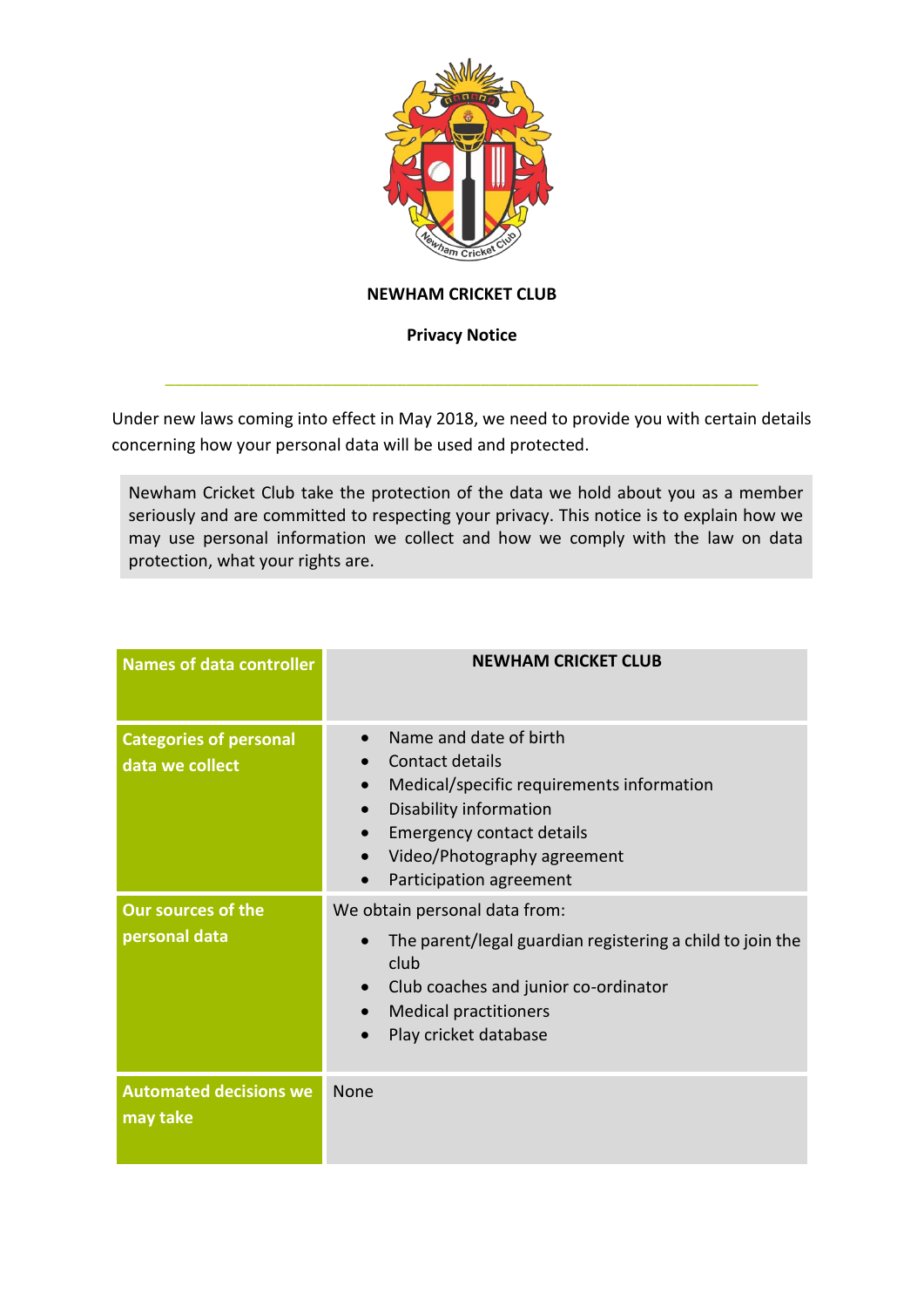

| <b>Purposes for which we</b><br>process personal data      | The club will process the personal data for:<br>Administering bookings and attendance at sessions<br>Dealing with medical needs/specific requirements<br>Supporting the delivery of cricket sessions<br>$\bullet$<br>For training and competition entry Reporting of<br>$\bullet$<br>participation and any incidents and of figures and<br>trends (including equality and inclusion information)<br>For quality and improvement monitoring<br>$\bullet$                                                                                                                                                                                             |
|------------------------------------------------------------|-----------------------------------------------------------------------------------------------------------------------------------------------------------------------------------------------------------------------------------------------------------------------------------------------------------------------------------------------------------------------------------------------------------------------------------------------------------------------------------------------------------------------------------------------------------------------------------------------------------------------------------------------------|
| Who we will disclose<br>your personal data to              | Leagues<br>The ECB<br>Coaches and junior co-ordinators for administrating<br>training sessions<br>Volunteers who work at cricket clubs/venues to<br>support the delivery of sessions.<br>The County Cricket Board that supports the local<br>Cricket Club whose programmes you have registered<br>for                                                                                                                                                                                                                                                                                                                                               |
| <b>Legal basis for</b><br>processing your personal<br>data | The legal basis for the collection and processing of your<br>personal data is:<br>for administration and programme delivery: that it is<br>$\bullet$<br>necessary to fulfil the contract that you are going to enter<br>or have entered into with us<br>for dealing with medical needs: that you have given your<br>explicit consentor in the child's vital interests.<br>in all other cases: that it is necessary for our legitimate<br>interests which are to build a programme to encourage<br>participation in cricket and does not prejudice or harm<br>rights and freedoms of parents / guardians or the children<br>that join the programme. |
| Your right to withdraw<br>consent                          | Where you have given your consent to any processing of<br>personal data, you have the right to withdraw that consent at<br>any time. If you do, it will not affect the lawfulness of any                                                                                                                                                                                                                                                                                                                                                                                                                                                            |